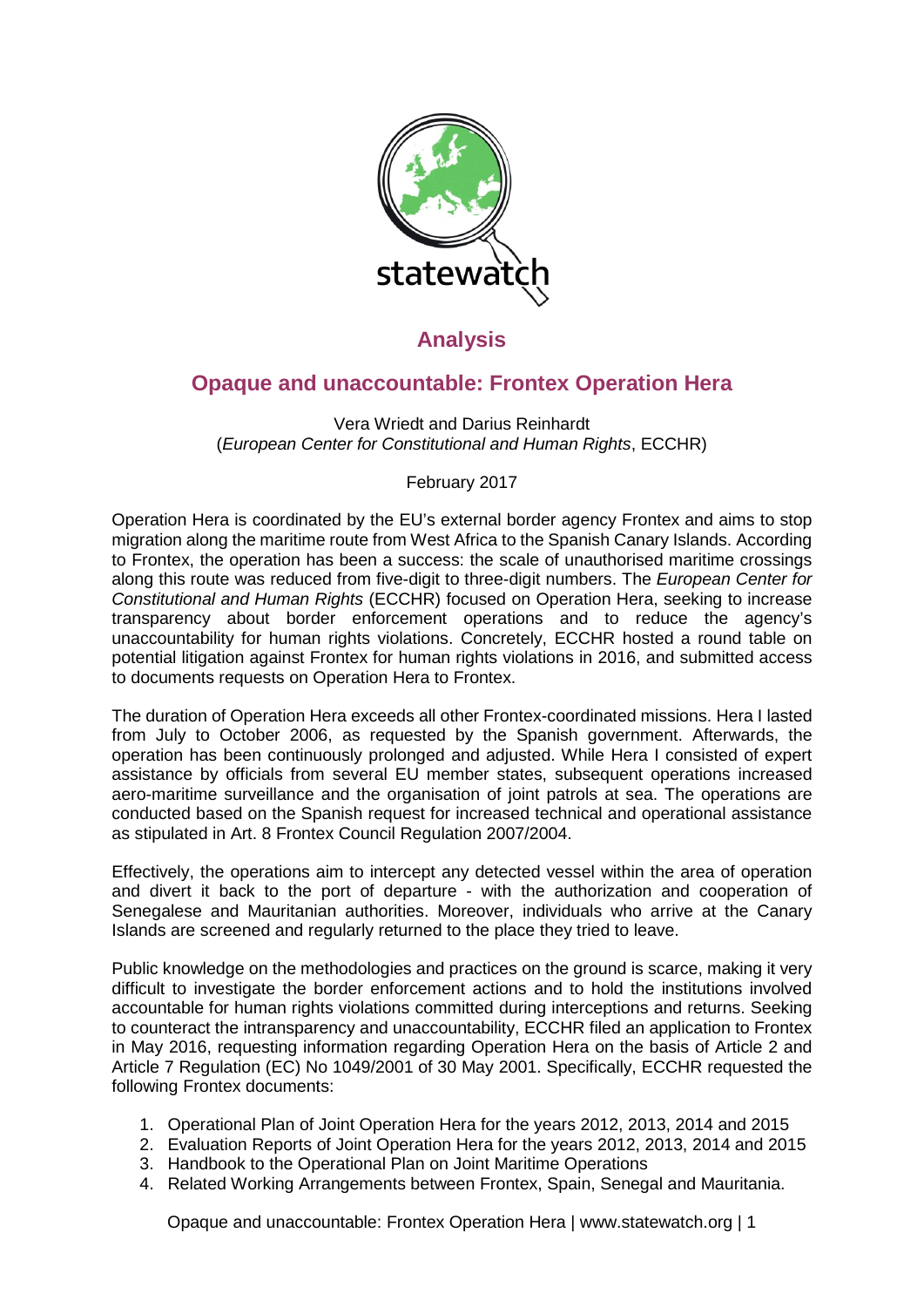The documents provided were censored extensively (links are provided at the end of this article), and it was barely possible to subject the practices of the operational staff and the cooperation between Spain, Frontex and Senegal/Mauritania to further scrutiny. Frontex attempted to justify the withholding of information based on the argument that the blanked out parts contained "detailed information on the modus operandi of law enforcement officials" and that "therefore public security will be affected" if they were published.

In order to counteract this rationale, ECCHR submitted a confirmatory application in July 2016, requesting access to the redacted parts of the documents. Frontex minimally widened access in response to the confirmatory application, but continued to conceal significant information on operation Hera. The following paragraphs summarize the most important points in the nonredacted parts of the documents provided.

Operation Hera is led and coordinated by the International Coordination Center (ICC) in the host country of the operation (Spain) in cooperation with Frontex. The ICC has links to all operational assets involved. The militarized patrolling of the national waters of the relevant countries (Morocco, Senegal and Mauritania) and the high sea are the backbone of the operation and seek to intercept arrivals before they reach the Canary Islands. The aim of reducing arrivals was enforced by employing aerial, maritime and terrestrial assets.

Operation Hera advances the externalisation of border control through cooperation with third countries. In order to be able to operate within the territorial waters of Senegal and Mauritania, Spain settled bilateral agreements with both states which permit the deployment and operation of assets by Spain and other states participating in Operation Hera. Moreover, Spain has pushed for a number of policies concerning "irregular migration" in Morocco, Senegal, Mali and Mauritania, such as repatriation agreements, fishing bans and restrictions on selling plastic containers which can be used to carry fuel for boats.

The precise content of the screening activities conducted before the return of migrants and refugees intercepted at sea remains unclear. "In view of returning the third country national to his/her country of origin, or to a country wanting to admit him/her" the screening officers within operation Hera are merely establishing "assumptions" on the nationality of the undocumented person. Interpreters are only involved if deemed "necessary" and "available". Based on the documents provided, it is not possible to assert whether these procedures and their implementation are in violation of European and/or international human rights law, and to hold those responsible to account.

Frontex's approach to transparency and accountability is evinced again in section 12.10 of the Handbook to the Operational Plan entitled "List of potential fundamental rights violations within Frontex activities". The whole section (including the headline) is completely redacted and could only be uncovered because the index lists the section. The argument that the publication of this section would affect public security seems particularly inappropriate in the context of human rights violations.

In conclusion, the partial concealment of border enforcement procedures underlines the inherent structural accountability and transparency deficits of Frontex specifically and EU agencies in general. Frontex redacted significant parts of the documents provided, including information on potential human rights violations. The provided documents do not give information on the methodologies of the operation in order to ascertain whether Frontex and the involved member states violate national, European and international human rights provisions.

Nevertheless, border enforcement operations in the region continue. The significance of the maritime route towards the Canary Islands re-emerged in 2015, after border security measures at the Spanish-Moroccan borders of Ceuta and Melilla were yet again reinforced.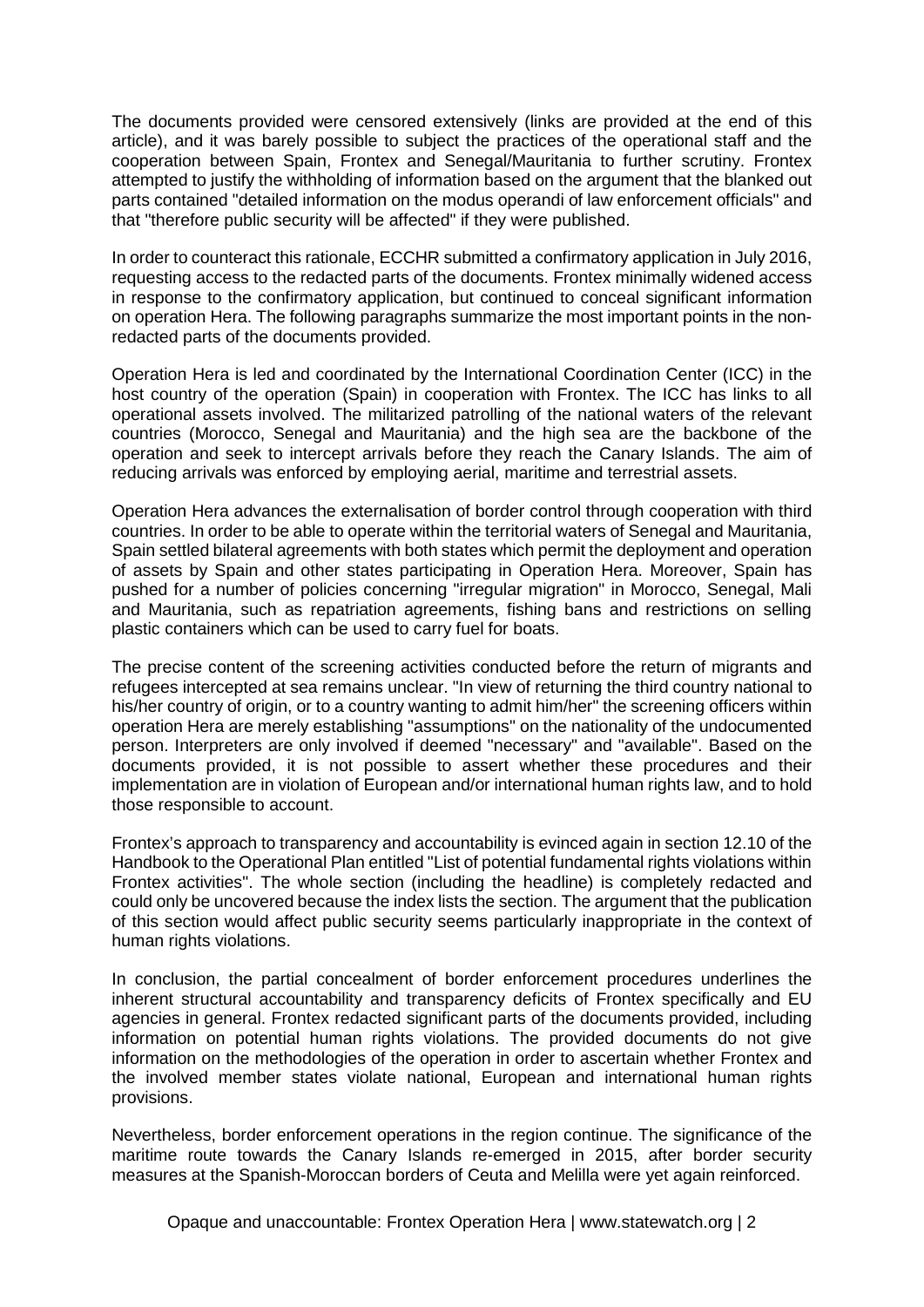#### **Documents provided by Frontex (pdfs)**

[Handbook to the Operational Plan – Joint Maritime Operations](http://www.statewatch.org/news/2017/feb/eu-frontex-handbook-joint-maritime-operations-censored.pdf)

[Operational Plan – EPN Hera 2012](http://www.statewatch.org/news/2017/feb/eu-frontex-operationa-hera-op-plan-2012.pdf) and [Annexes](http://www.statewatch.org/news/2017/feb/eu-frontex-operation-hera-2012-annexes-censored.pdf)

[Operational Plan - Joint Operation EPN Hera 2013](http://www.statewatch.org/news/2017/feb/eu-frontex-operationa-hera-op-plan-2013.pdf) and [Annexes](http://www.statewatch.org/news/2017/feb/eu-frontex-operation-hera-2013-annexes-censored.pdf)

[Operational Plan \(Main Part\) - Joint Operation EPN Hera 2014](http://www.statewatch.org/news/2017/feb/eu-frontex-operationa-hera-op-plan-2014.pdf) and [Annexes](http://www.statewatch.org/news/2017/feb/eu-frontex-operation-hera-2014-annexes-censored.pdf)

[Operational Plan \(Main Part\) – Joint Operation EPN Hera 2015](http://www.statewatch.org/news/2017/feb/eu-frontex-operationa-hera-op-plan-2015.pdf) and [Annexes](http://www.statewatch.org/news/2017/feb/eu-frontex-operation-hera-2015-annexes-censored.pdf)

[Evaluation Report – JO EPN Hera 2012](http://www.statewatch.org/news/2017/feb/eu-frontex-operation-hera-evaluation-report-2012-censored.pdf)

[Evaluation Report – JO EPN Hera 2013](http://www.statewatch.org/news/2017/feb/eu-frontex-operation-hera-evaluation-report-2013-censored.pdf)

[Evaluation Report – JO EPN Hera 2014](http://www.statewatch.org/news/2017/feb/eu-frontex-operation-hera-evaluation-report-2014-censored.pdf)

[Evaluation Report – JO EPN Hera 2015](http://www.statewatch.org/news/2017/feb/eu-frontex-operation-hera-evaluation-report-2015.pdf)

*Statewatch does not have a corporate view, nor does it seek to create one, the views expressed are those of the author. Statewatch is not responsible for the content of external websites and inclusion of a link does not constitute an endorsement.*

*© Statewatch ISBN 978-1-874481-45-4. Personal usage as private individuals/"fair dealing" is allowed. We also welcome links to material on our site. Usage by those working for organisations is allowed only if the organisation holds an appropriate licence from the relevant reprographic rights or ganisation (eg: Copyright Licensing Agency in the UK) with such usage being subject to the terms and conditions of that licence and to local copyright law.*